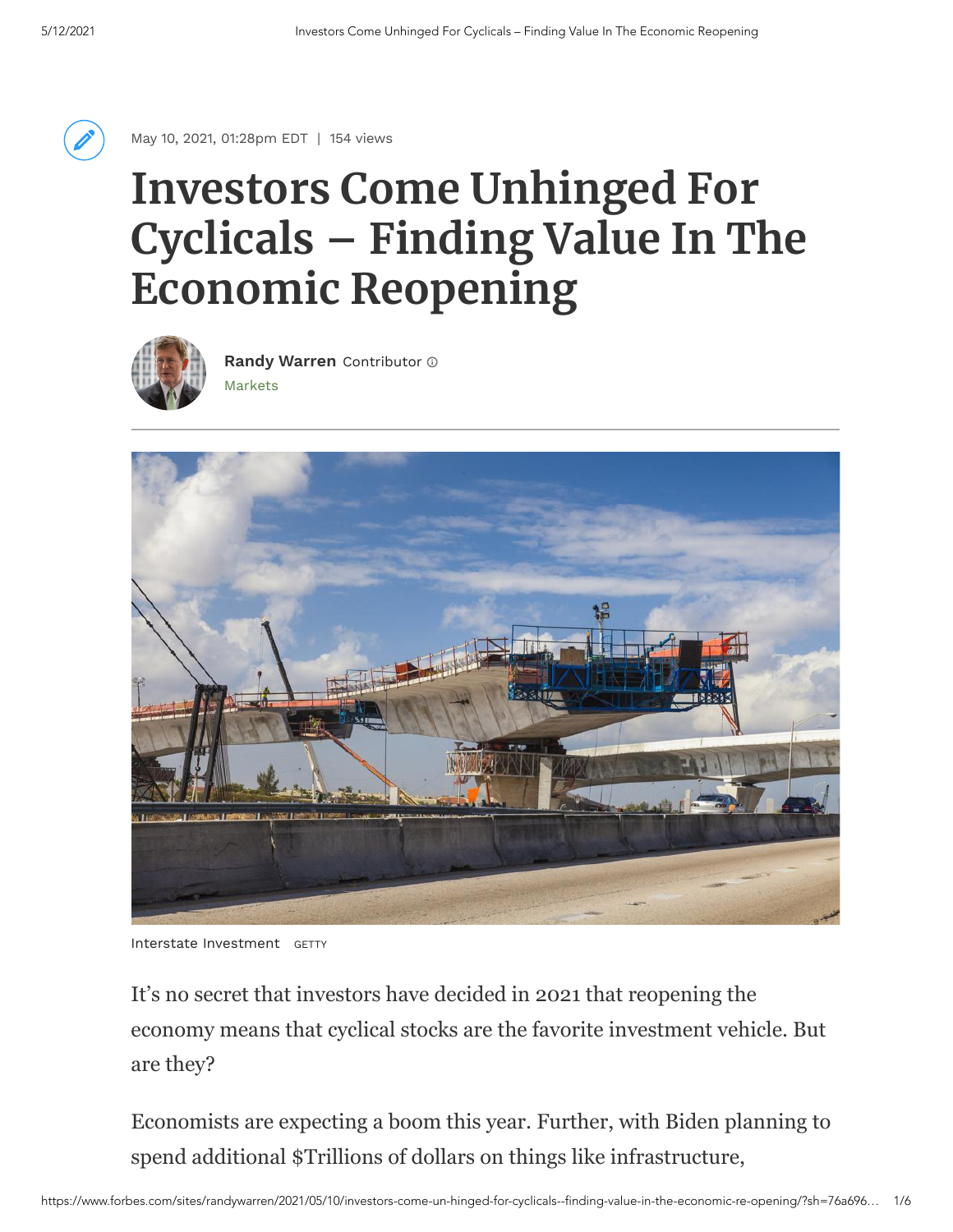traditional cyclical companies have come back into favor.

Some of this rotation in favorite companies makes sense. Companies that make sense based on an infrastructure play include: Deere, Caterpillar [CAT](https://www.forbes.com/companies/caterpillar) [-1.4%](https://www.forbes.com/companies/caterpillar), Cemex, United Rentals [URI](https://www.forbes.com/companies/united-rentals) [-0.3%](https://www.forbes.com/companies/united-rentals), Freeport McMoRan [FCX](https://www.forbes.com/companies/freeport-mcmoran) [-2.4%](https://www.forbes.com/companies/freeport-mcmoran), and Nucor steel [NUE](https://www.forbes.com/companies/nucor) [+0.2%](https://www.forbes.com/companies/nucor).

But honestly, do you really want to invest in some of these other companies? How about the mall-based retail stores that are soaring, with stocks gaining this year-to-date on average  $+63\%$ , including [M](https://www.forbes.com/companies/macys)acy's  $\vert$  M [-1.2%](https://www.forbes.com/companies/macys), Abercrombie & Fitch [ANF](https://www.forbes.com/companies/abercrombie-fitch) [-0.6%](https://www.forbes.com/companies/abercrombie-fitch), Zumiez [ZUMZ](https://www.forbes.com/companies/zumiez) [-0.3%](https://www.forbes.com/companies/zumiez), Nordstrom [JWN](https://www.forbes.com/companies/nordstrom) [-3.4%](https://www.forbes.com/companies/nordstrom), Gap [GPS](https://www.forbes.com/companies/gap) [-0.1%](https://www.forbes.com/companies/gap), and Chico's.



Airlines benefit as the economy reopens GETTY IMAGES

Or maybe, you just love those airlines? These stocks are gaining yearto-date on average 25%, including Southwest Airlines [LUV](https://www.forbes.com/companies/southwest-airlines) [+0.3%](https://www.forbes.com/companies/southwest-airlines) , Alaskan Air, Delta, American, Spirit Air, Allegiant Air, and United Airlines. These stocks have bad analyst

ratings, and lots of "missed" earnings calls, not to mention the enormous losses in revenue. Naturally, people will want to travel when the economy reopens and airlines will benefit. But is this trend already played out? Have the stocks already taken flight too far, too fast?

## MORE FOR YOU

**[Coinbase Is Going Public - Will This Create Further Crypto Differentiation?](https://www.forbes.com/sites/seansteinsmith/2021/04/14/coinbase-is-going-publicwill-this-create-further-crypto-differentiation/) [Traditional Tech's Cloud Comeback](https://www.forbes.com/sites/rscottraynovich/2021/04/29/traditional-techs-cloud-comeback/)**

**[Meet Clover, The Next Generation Of DeFi On PolkaDot And Kusama](https://www.forbes.com/sites/tatianakoffman/2021/04/20/meet-clover-the-next-generation-of-defi-on-polkadot-and-kusama/)**

And don't forget about the commodity stocks. Let's all run to buy oil companies. Forget the fact that the pro-oil President is now gone and the gogreen President is in office. Forget about the fact that oil prices have already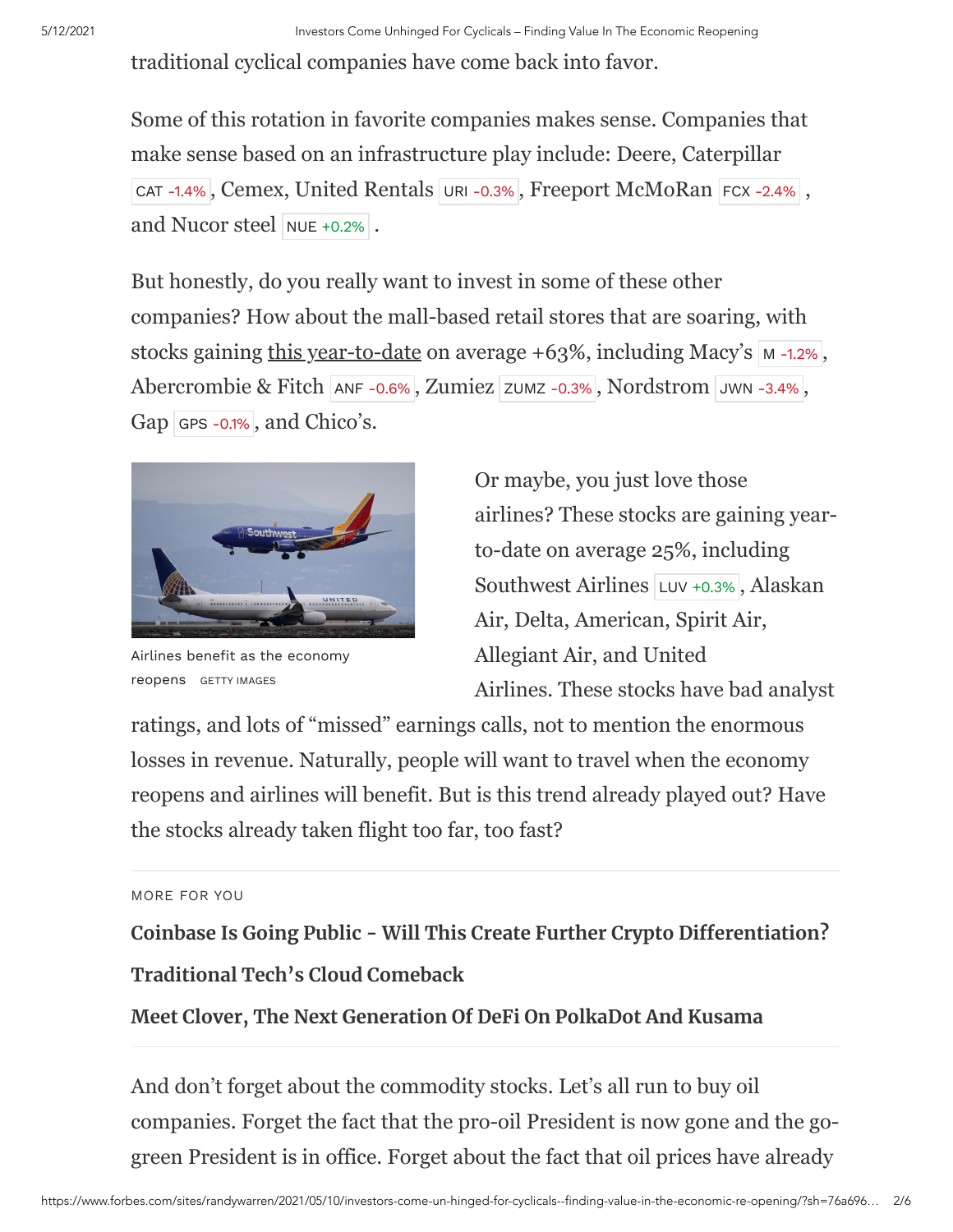rebounded to pre-pandemic levels. Forget about the fact that American drillers start making bucketloads of money as oil prices have passed \$60/barrel and that the Saudi's will turn back on the spigot to keep all those



Oil refinery GETTY

American wells from coming back on-line and flooding the market. Due to the Saudi oil production increases, the price of oil is not likely to top \$80/bbl even during the summer this year. But don't overlook the fact that oil stocks are up an average this year-to-date of 43%.

Really? So these stocks are your flavor of 2021? Infrastructure makes some sense here. However, retail stocks make no sense here, neither do airline stocks. When have airline stocks ever done well in the face of rising oil prices? And oil stocks have already risen too much to warrant any further investment.

In the current dash-for-trash stocks, investors have forgotten about those companies that are making tons of profits and have the potential to continue to make increasing profits in the coming years (not focusing on weeks and months here, but on years). Instead, investors are focusing their investment dollars on short term predictions which will come-and-go all within this current year.

This year investors are ignoring the high-quality stocks beginning with big tech. This fact has been talked about and written about endlessly in 2021. It is almost literally raining money at some of these big tech firms. Google [GOOG](https://www.forbes.com/companies/google) [-1.4%](https://www.forbes.com/companies/google), Microsoft [MSFT](https://www.forbes.com/companies/microsoft) [-0.4%](https://www.forbes.com/companies/microsoft), Apple [AAPL](https://www.forbes.com/companies/apple) [-0.7%](https://www.forbes.com/companies/apple), Amazo [AMZN](https://www.forbes.com/companies/amazon) [+1%](https://www.forbes.com/companies/amazon) n, Qualcom, Salesforce [CRM](https://www.forbes.com/companies/salesforce) [-1.3%](https://www.forbes.com/companies/salesforce) among others. And when a company has a very large amount of cash on the balance sheet, and has announced a stock buy-back program, that cash (and maybe even some debt) will be used in the near future to reduce the E in the P/E ratio. So, a PE ratio of 30 may not be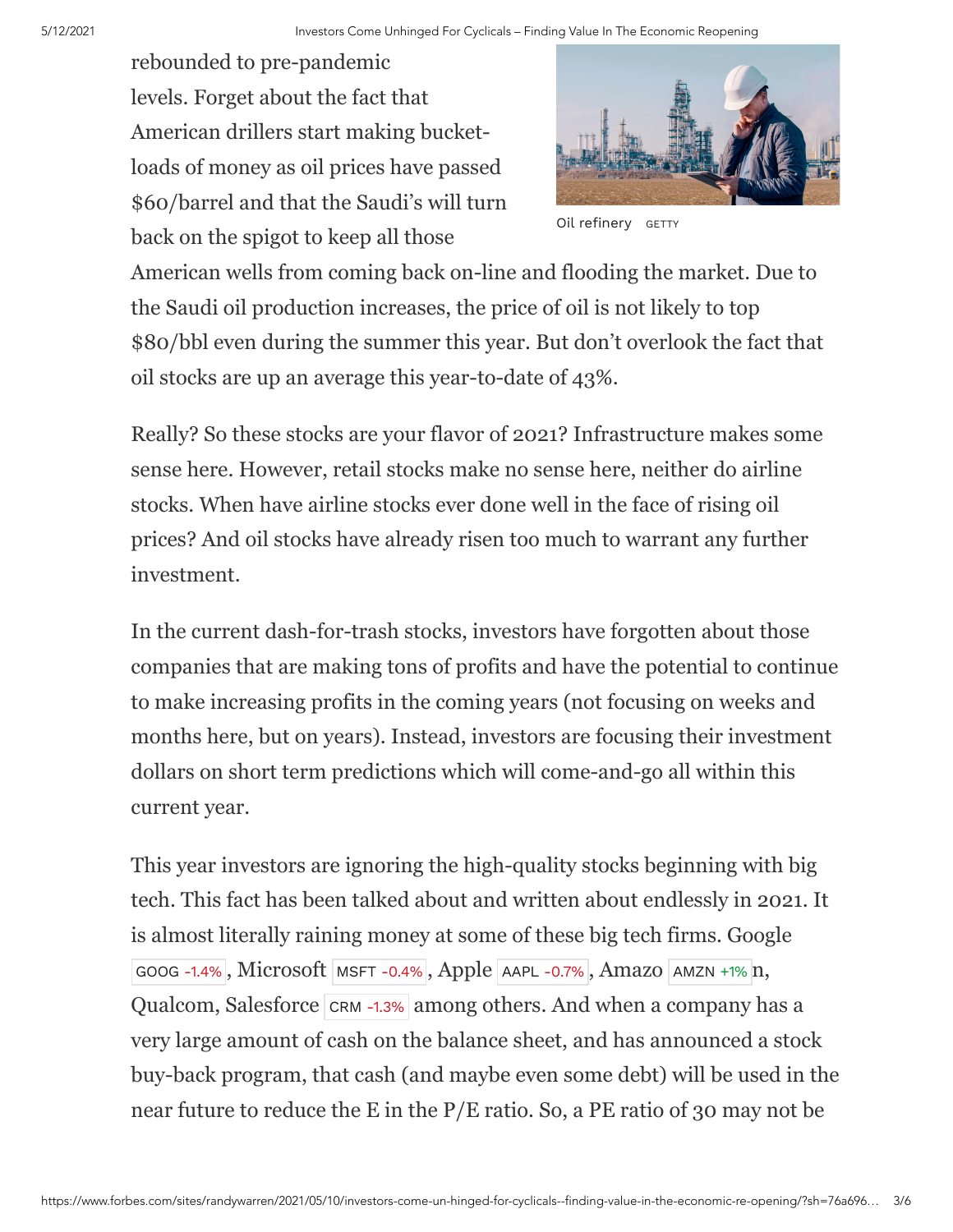a PE ratio of 30 after the buy-back. It may become a PE ratio of 20 as the company purchases shares with cash and debt.

Take note also that as these big tech firms move through time, they are generating massive quantities of cash and buying down their stock float; meanwhile the stock prices are not going up. All this adds up to a future PE ratio quite a bit lower than what might typically be calculated on financial websites.

| Corporation | PE ratio as it<br>appears on<br>financial<br>websites | Cash on Bal<br>Sheet | Buy-Back<br>program? |
|-------------|-------------------------------------------------------|----------------------|----------------------|
|             |                                                       |                      |                      |
| Google      | 25                                                    | \$157B               | \$15B ready          |
| Microsoft   | 30                                                    | \$136B               | \$30B ready          |
| Apple       | 24                                                    | \$195B               | \$82B ready          |
| Amazon      | 45                                                    | \$84B                | \$5B ready           |
| Salesforce  | 48                                                    | \$12B                | \$2B ready           |
| Qualcomm    | 16                                                    | \$11.5B              | \$6B ready           |
| Facebook    | 21                                                    | \$68B                | \$33B ready          |

Big Tech Firms PE Ratios WARREN FINANCIAL

Which leads to the final point on profitable companies that are currently being ignored. Those big cap tech firms have the largest impact on the calculation of the SP500 itself. If the PE ratios aren't as high as they appear because of cash and cash-flow generation and buy-backs, then the combined SP500 PE ratio may be lower than it appears.

Next on the list of great companies being ignored, and a sector that should benefit from the reopening, are medical device companies. Procedures in hospitals are no longer being delayed due to Covid which is benefitting Intuitive Surgical [ISRG](https://www.forbes.com/companies/intuitive-surgical) [-1.9%](https://www.forbes.com/companies/intuitive-surgical), Stryker [SYK](https://www.forbes.com/companies/stryker) [-1.4%](https://www.forbes.com/companies/stryker), Baxter, Zimmer, Dexcom [DXCM](https://www.forbes.com/companies/dexcom) [-2%](https://www.forbes.com/companies/dexcom), Illumina [ILMN](https://www.forbes.com/companies/illumina) [-0.8%](https://www.forbes.com/companies/illumina), Boston Scientific [BSX](https://www.forbes.com/companies/boston-scientific) [-1.2%](https://www.forbes.com/companies/boston-scientific), and Edwards. Only ISRG in that crowd is performing well this year – all those other stocks are underperforming the S&P500 this year. Meanwhile, some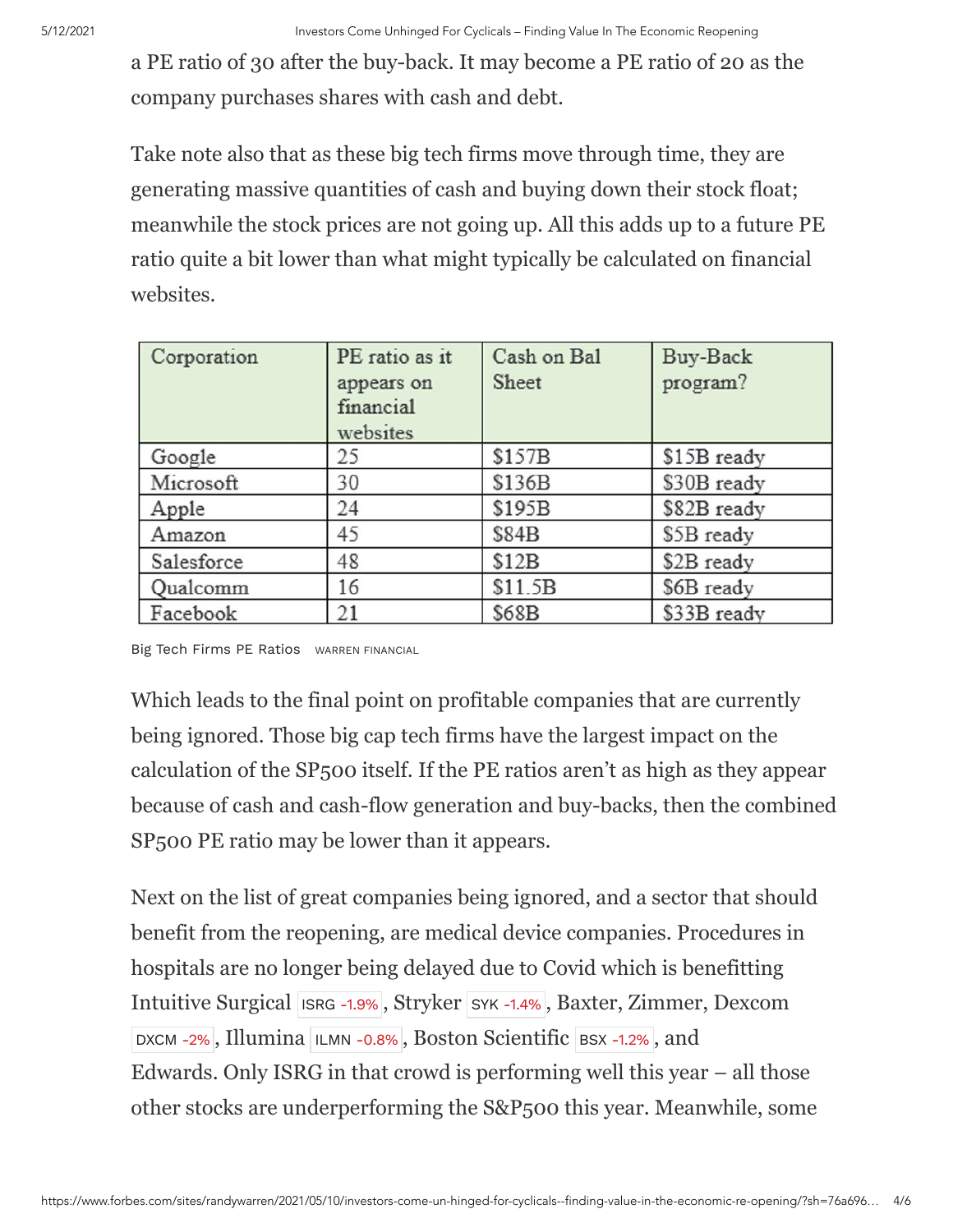of these companies have amazing growth and stronger than ever prospects for future growth.

The lemming crowd has also left traditional credit card companies and even fin-tech companies in the dust this year – despite the fact that some of these companies also have great growth and will benefit from increased travel and spending outside the home as the economy booms. Companies that have underperformed the SP500 thus far in 2021 include Mastercard [MA](https://www.forbes.com/companies/mastercard) [-0.9%](https://www.forbes.com/companies/mastercard), [V](https://www.forbes.com/companies/visa)isa v [-0.2%](https://www.forbes.com/companies/visa), Global Payment, and Fleetcor. Even PayPal [PYPL](https://www.forbes.com/companies/paypal) [+2%](https://www.forbes.com/companies/paypal) has underperformed the SP $500$  this year despite a revenue growth rate of  $+21\%$ year-over-year and earnings growth for the trailing-twelve-months of +71%.



New home under construction GETTY

Considering that a blind squirrel may in fact find a nut once in a while, the group that the lemmings are getting correct is home builders. This group is still "investment worthy" and is doing well this year with average gains well into the 40%+ area. It makes

reopening sense to continue to focus on Home Depot  $H<sub>D</sub>$  [-3.1%](https://www.forbes.com/companies/home-depot), Lowes, Floor and Décor, Toll Brothers [TOL](https://www.forbes.com/companies/toll-brothers) [-1.3%](https://www.forbes.com/companies/toll-brothers), Restoration Hardward [RH](https://www.forbes.com/companies/rh) [-1.7%](https://www.forbes.com/companies/rh), Lennar [LEN](https://www.forbes.com/companies/lennar) [-1.6%](https://www.forbes.com/companies/lennar), D.R. Horton, and Pulte Group.

If you talk to one of these lemmings, you will definitely get them to light-up over speculative plays like Bitcoin, and the crazy trash stocks listed above. Just don't talk to them about fundamentals like revenue and earnings growth. Their eyes will glaze over, and they will change the subject to Dogecoin.



Dogecoin ASSOCIATED PRESS

*Disclosures: Warren Financial has long positions in many of the stocks mentioned in this article for our clients and our own portfolios. We may be*